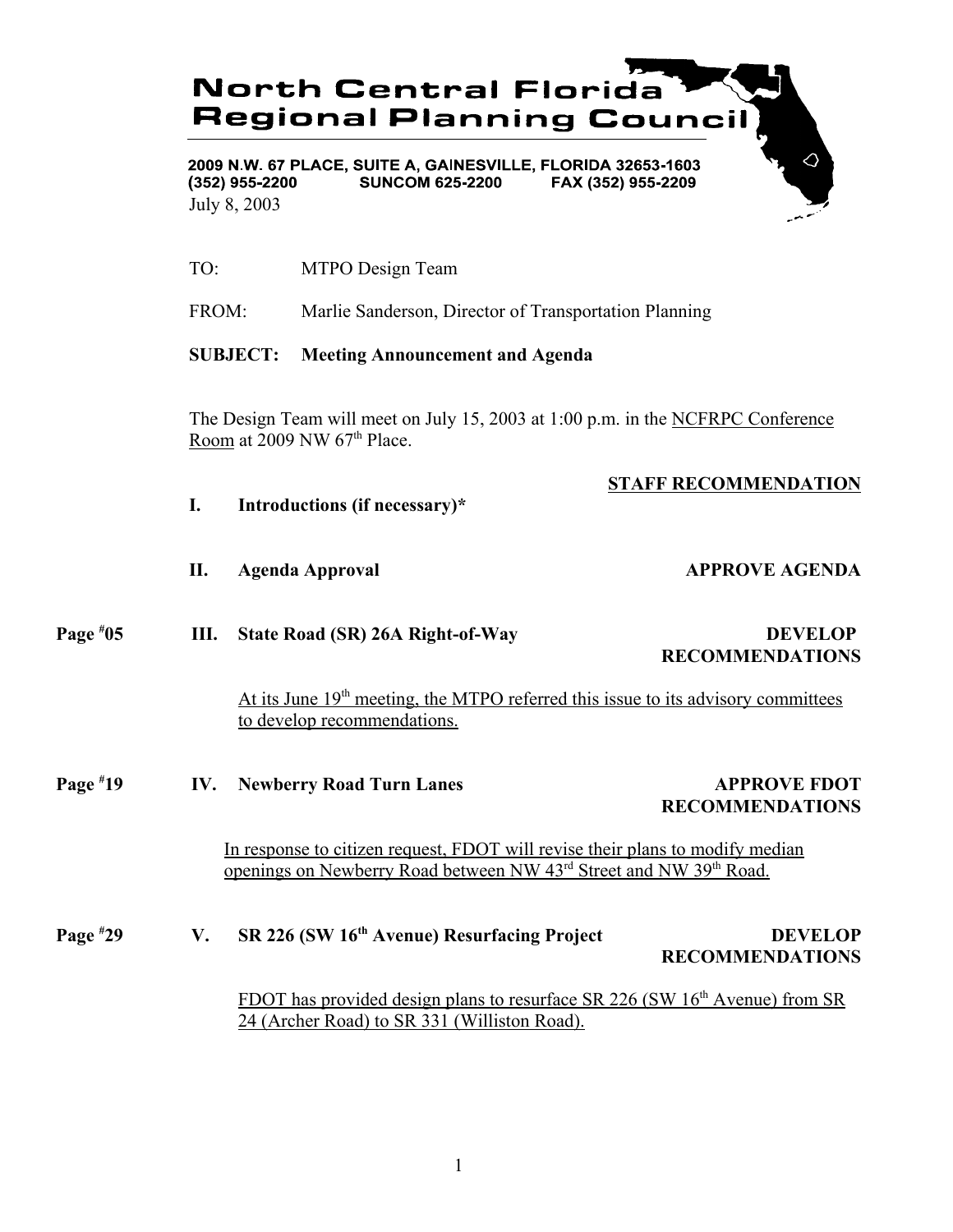| Page $*39$ | VI. | <b>SR 329 (Main Street) Reconstruction Project</b>                                                                                                                              | <b>NO ACTION</b><br><b>REQUIRED</b>      |
|------------|-----|---------------------------------------------------------------------------------------------------------------------------------------------------------------------------------|------------------------------------------|
|            |     | FDOT has provided the design plans to reconstruct Main Street from Depot<br>Avenue to NE 8 <sup>th</sup> Avenue.                                                                |                                          |
| Page $*73$ |     | VII. SR 329 (Main Street) Resurfacing Project                                                                                                                                   | <b>DEVELOP</b><br><b>RECOMMENDATIONS</b> |
|            |     | FDOT has provided the design plans to resurface Main Street from SR 331<br>(Williston Road) to SR 226 (SW 16 <sup>th</sup> Avenue).                                             |                                          |
| Page $*81$ |     | VIII. SR 331 (Williston Road) Resurfacing Project                                                                                                                               | <b>DEVELOP</b><br><b>RECOMMENDATIONS</b> |
|            |     | FDOT has provided the design plans to resurface SR 331 (Williston Road) from<br>US 441 to SR 26 (East University Avenue).                                                       |                                          |
| Page $*91$ | IX. | SR 331 (Williston Road) Traffic Signal                                                                                                                                          | <b>DEVELOP</b><br><b>RECOMMENDATIONS</b> |
|            |     | FDOT has provided the design plans to construct a new signal at the intersection of<br>SR 331 (Williston Road) and SR 226 (SE 16 <sup>th</sup> Avenue).                         |                                          |
| Page $*99$ | X.  | <b>Design Team Review Percentages</b>                                                                                                                                           | <b>DEVELOP</b><br><b>RECOMMENDATIONS</b> |
|            |     | Current recommended review policy does not adequately address resurfacing<br>projects.                                                                                          |                                          |
| Page #101  | XI. | <b>Hogtown Creek Final Recommendations</b>                                                                                                                                      | <b>NO ACTION</b><br><b>REQUIRED</b>      |
|            |     | Landscape information was requested at the May 20 <sup>th</sup> Design Team meeting. A<br>letter from FDOT District 2 Secretary Aage Schroder is provided for<br>consideration. |                                          |